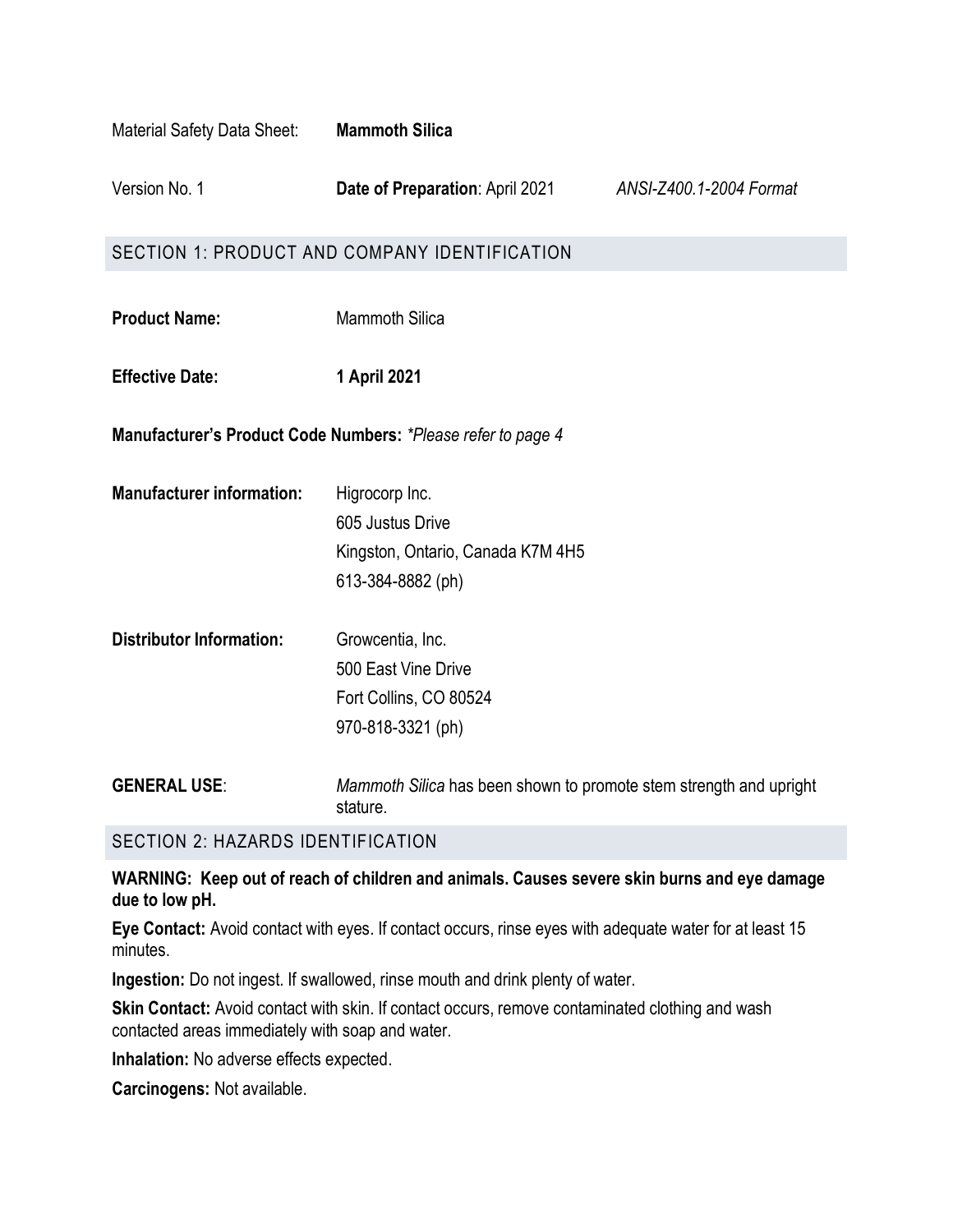**Exposure limits:** Not available.

**Medical Conditions:** No medical conditions are known to be aggravated by exposure to *Mammoth Silica.*  No hazardous ingredients, warnings due to low pH of product.

## SECTION 3: COMPOSITION/INFORMATION ON INGREDIENTS

**Ingredients:** Urea, Phosphoric Acid, Potassium Silicate, Sodium Molybdate, Boric Acid

**CAS Number:** Not Available

**Synonyms:** Mono Silicic Acid

## SECTION 4: FIRST-AID MEASURES

**Eye Contact:** Reddening may develop. Immediately rinse the eye with large quantities of cool water; continue 10-15 minutes or until the material has been removed; be sure to remove contact lenses, if present, and to lift upper and lower lids during rinsing. Seek medical attention if irritation persists.

**Ingestion:** If swallowed, rinse out mouth and drink water. Seek medical attention if symptoms occur.

**Skin Contact:** Remove contaminated clothing. Wash clothing and contacted area thoroughly with plenty of soap and water.

**Inhalation:** Move to fresh air. Seek medical attention if irritation persists.

## SECTION 5: FIRE-FIGHTING MEASURES

## **Mammoth Silica is stable, not flammable, and will not burn. No special procedures required.**

**Flash Point/Auto-Ignition:** Not applicable. Not prone to spontaneous combustion.

**Extinguishing Media:** Use water spray, alcohol-resistant foam, dry chemical, or carbon dioxide. Do not use water jet, oxidizing agents.

**Flammability Limits:** Not flammable.

**Special Fire Fighting Equipment/Procedures:** Gives off irritating or toxic fumes (or gases) like carbon monoxide (CO), nitrogen oxides (NOx) in a fire. Can react vigorously with oxidizing materials. Wear positive pressure self-contained breathing apparatus (SCBA) and chemical protective clothing.

## SECTION 6: ACCIDENTAL RELEASE MEASURES

**Personal Precautions, Protective Equipment, and Emergency Procedures:** Do not enter spill area within four hours of release. Use standard safe work procedures, including the use of protective clothing, gloves, eye, and respiratory protection. Avoid inhalation, ingestion, and contact with skin and eyes.

**Environmental Precautions:** Do not let product enter drains or natural water sources.

**Methods and Materials for Containment and Clean Up:** Wait four hours after release before entering area. Wear protective clothing, gloves, eye, and respiratory protection. Absorb spill and dispose of material in accordance with local, regional, and national regulations.

## SECTION 7: HANDLING AND STORAGE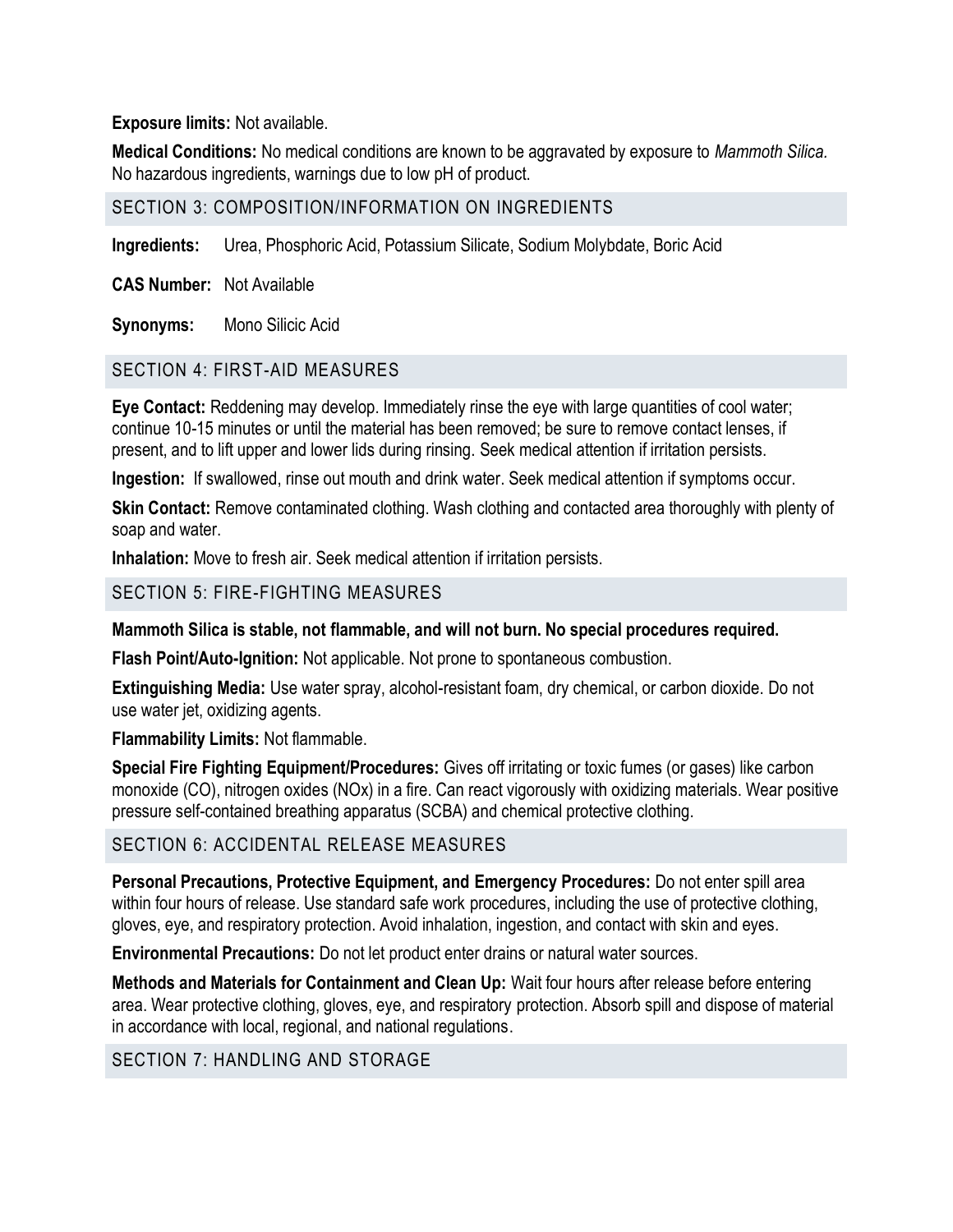**Handling:** Use standard safe work procedures, including the use of protective clothing, gloves, eye, and respiratory protection. Avoid inhalation, ingestion, and contact with eyes or skin. Do not enter treated area within four hours of foliar application.

**Storage:** Always store in original packaging. Store locked up, in tightly closed container in a dry and wellventilated area.

SECTION 8: EXPOSURE CONTROLS/PERSONAL PROTECTION

**Engineering controls:** Ensure adequate ventilation. Safety shower and eyewash station should be within easy access.

## **Personal Protection:**

**Eyes:** Safety glasses recommended.

**Skin:** Protective clothing and gloves recommended.

**Respiratory:** Respiratory protection recommended.

**Other:** Use standard safe work procedures.

## SECTION 9: PHYSICAL AND CHEMICAL PROPERTIES

**Appearance:** Clear to white liquid **Odor:** Minimal **Odor threshold:** NA **pH:** 1.2-1.5 **Melting/Freezing Point:** Estimated at 0°C / 32°F **Boiling Point:** Estimated at 100°C / 212°F **Flash point:** NA **Evaporation rate:** NA **Flammability:** Not flammable **Upper/lower flammability/explosive limits:** Not flammable **Vapor Pressure:** NA **Vapor Density:** NA **Density:** NA **Water Solubility:** Soluble **Partition coefficient:** NA **Auto-ignition temperature:** NA **Decomposition temperature:** NA **Viscosity:** NA SECTION 10: STABILITY AND REACTIVITY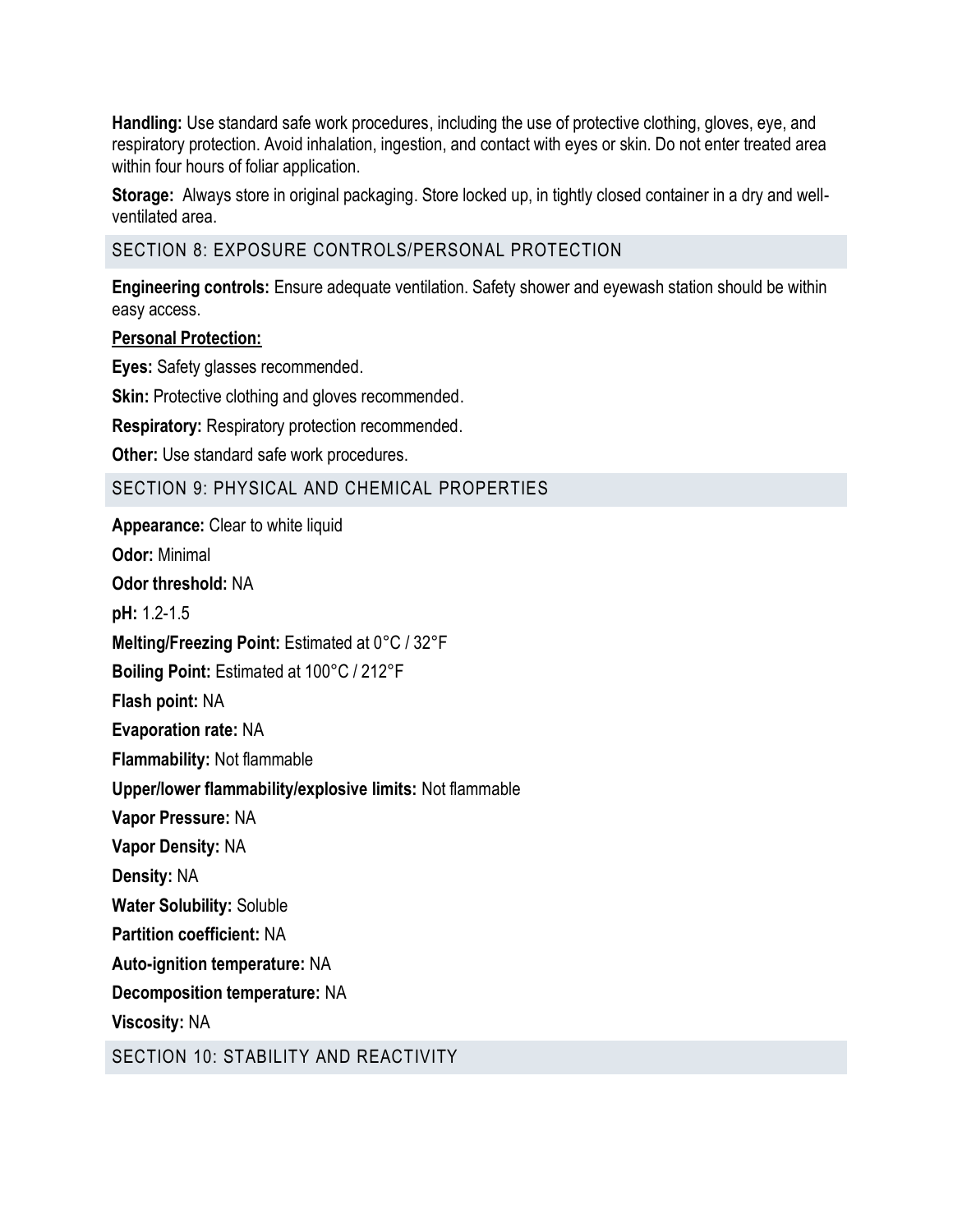**Chemical Stability:** This product is stable and non-reactive under normal conditions of storage, use, and transport.

**Hazardous Reactions and Decomposition:** Explosive decomposition may occur if combined with strong acids or bases and subjected to elevated temperatures. Carbon dioxide and carbon monoxide may form when heated to decomposition.

**Conditions to Avoid:** Ignition sources, excess heat, flames, sparks, strong oxidants.

**Incompatible Materials:** Avoid strong acids and bases; it may cause explosive decomposition with elevated temperature. Avoid oxidizing agents and materials reactive with hydroxyl compounds. Avoid contact with incompatible substances like polymerization catalysts (peroxides, persulfates) and accelerators, strong oxidizers, strong bases, and strong acids.

## SECTION 11: TOXOLOGICAL INFORMATION

| <b>Chronic Toxicity:</b>        | None known |
|---------------------------------|------------|
| <b>Mutagenic Effects:</b>       | None known |
| <b>Teratogenic Effects:</b>     | None known |
| <b>Developmental Toxicity:</b>  | None known |
| <b>Carcinogenic Effects:</b>    | None known |
| <b>Acute Effects on Humans:</b> | None known |
| <b>Sensitization:</b>           | None known |

SECTION 12: ECOLOGICAL INFORMATION

**Ecotoxicity:** Avoid release to water sources.

**Environmental Fate:** No data available regarding the environmental fate.

## SECTION 13: DISPOSAL CONSIDERATION

#### **EPA Waste Number:** Non-hazardous waste

**Disposal Methods:** Rinse packaging and dispose of packaging and product in accordance with local, state, and federal regulations.

## SECTION 14: TRANSPORT INFORMATION

## **Canadian Transportation of Dangerous Goods**

# **UN Number UN3264** Shipping Name & Description Corrosive Liquid, Acidic, Inorganic, N.O.S. Class & Label Code 8 Packing Group II Special Provisions 16 Limited Quantity Index 1 L Excepted Quantities **E2**